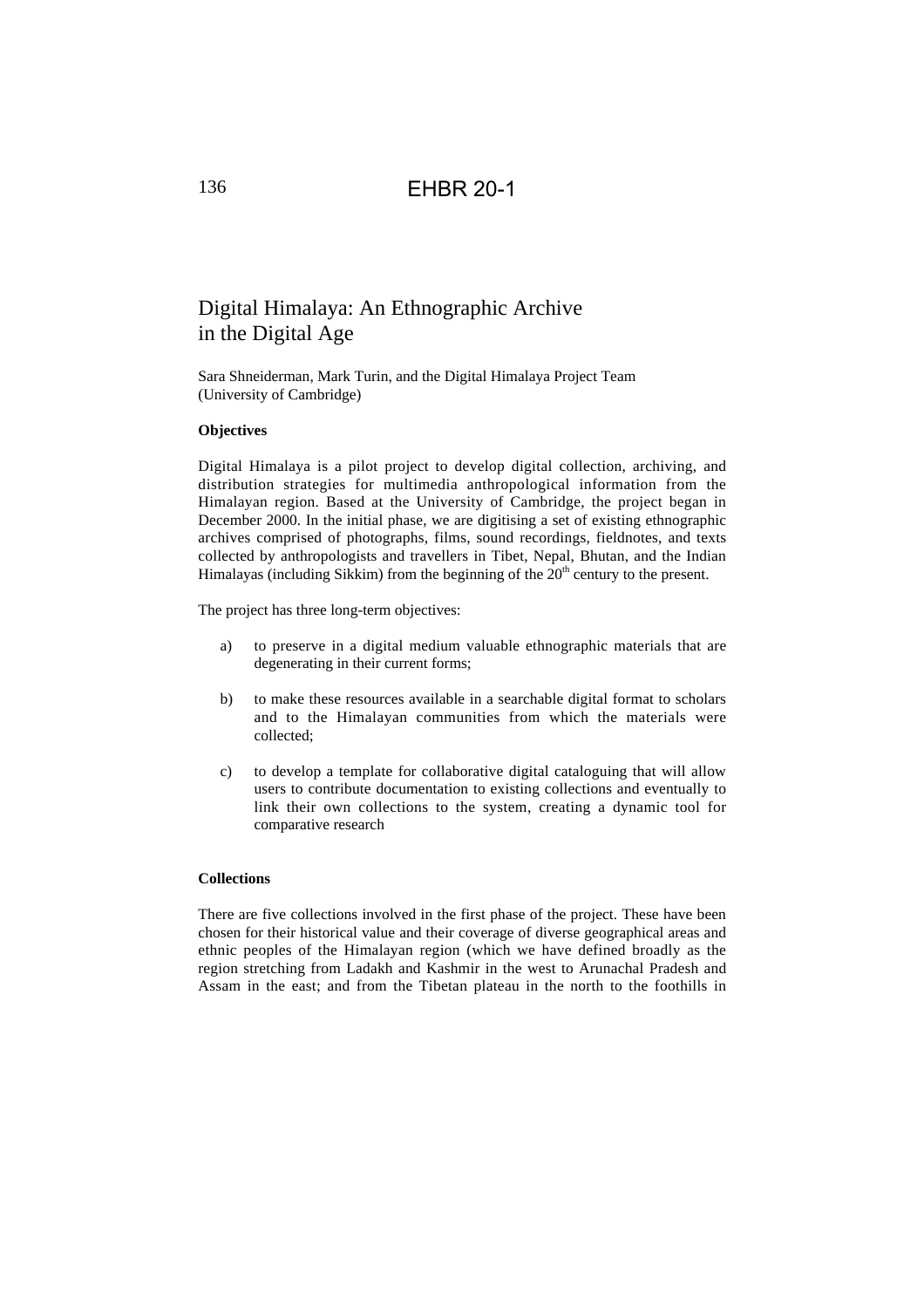the south). The collections make use of a wide range of original recording media, including nitrate photographic film, 35mm monochrome and colour film; 8mm, Super8, and 16mm moving film; U-Matic, VHS, Hi-8, and 1-inch videotape, and a number of digital formats including DVMini and DVCam digital video, and TIFF and JPEG still images.

The five initial collections are:

- a) the *Williamson Photographic Archive*: 1,700 photographs taken between 1930-1935 by the British Political Officer Sir Frederick Williamson in Tibet, Sikkim and Bhutan. Williamson's collection is now held in the Museum of Archaeology and Anthropology at the University of Cambridge, and includes a number of rare historic images.
- b) the *Fürer-Haimendorf Film Collection*: over 100 hours of 16mm film from various parts of the central and eastern Himalayas filmed between 1936-1980 by Christoph von Fürer-Haimendorf, Professor of Anthropology at SOAS. The films are supplemented by Haimendorf's detailed field diaries.
- c) the *Naga Videodisc*: Part of Haimendorf's film archive overlaps with a large ethnographic collection relating to the Naga peoples of north-eastern India and parts of Burma, principally collected by five different anthropologists and travellers. These materials were compiled as an analogue videodisc in the 1980's, and included some 10,000 photographs, a large number of film and sound clips, and original fieldwork diaries and notes in an associated database. This system is now technologically obsolete, and we hope to rerelease it in a digital format.
- d) the *Thak Archive*: materials from a study of the Gurung village of Thak, central Nepal, including over 100 hours of film, more than 3,000 photographs, and continuous censuses and fieldnotes covering the period 1968 to the present, collected by Alan Macfarlane and Sarah Harrison.
- e) the *Thangmi Archive*, comprised of digital video, photographs and ethnographic data from the Thangmi communities of Dolakha and Sindhupalcok districts in north-east Nepal collected by Mark Turin and Sara Shneiderman between 1996 and the present.

Of the above five collections, three are finite, historical resources, while the latter two are ongoing collections that continue to grow. Depending on the success of this initial phase, the project may expand to include other high quality archives.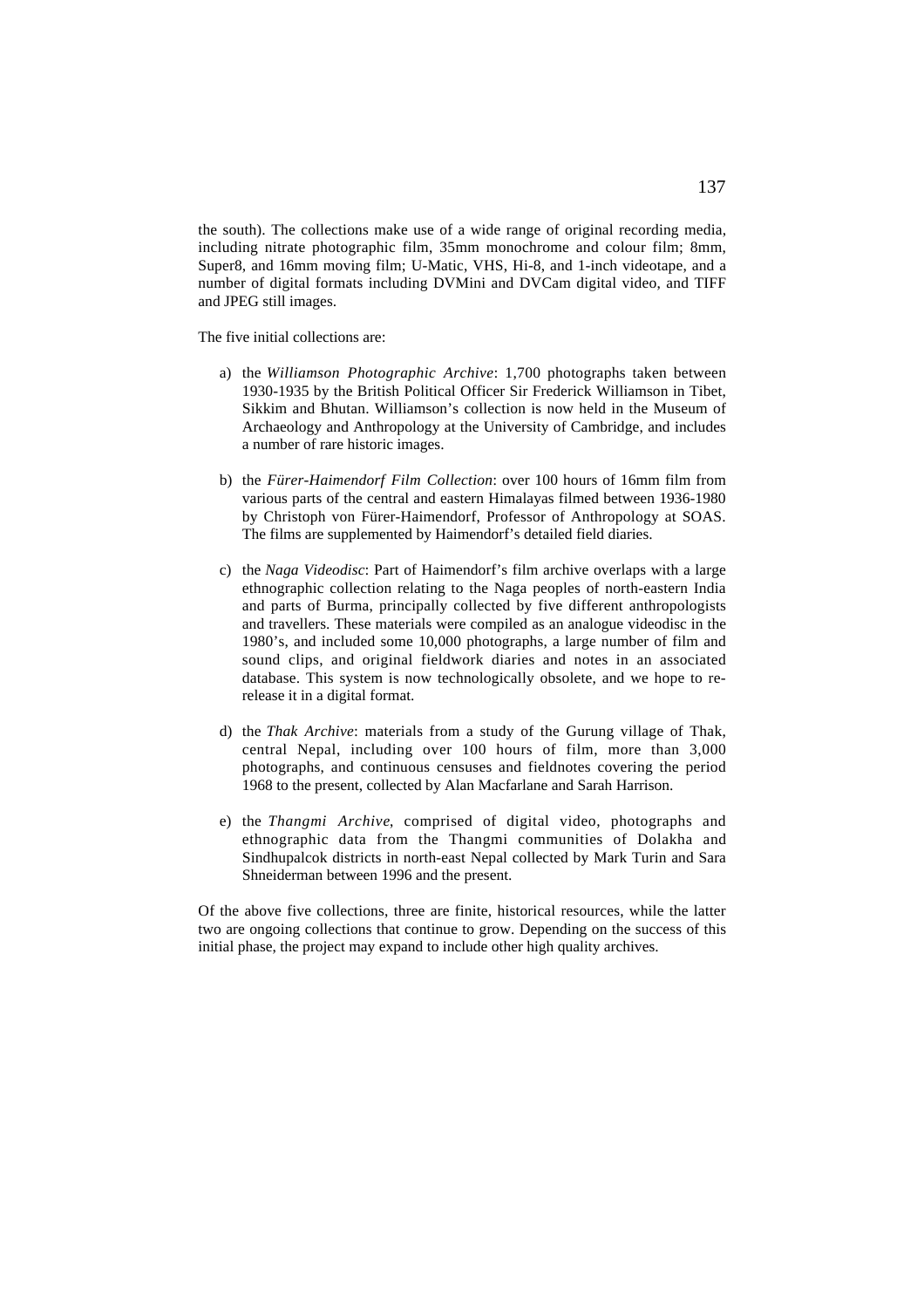# 138 EHBR 20-1

### **Technologies and Methodologies**

There are three aspects to the project, each of which requires a different set of technologies. Digitisation is the first step: scanning photographic prints, negatives, and slides, creating digital master copies of film and video through telecine projection and other analogue-to-digital conversion processes, and storing these masters in high resolution digital formats. The second step is data management and interface design, to which we will return shortly. The third step concerns questions of storage and distribution: should all of the materials be available over the Internet? Should we opt to use DVD? How will different users respond to each format? Furthermore, we must think ahead to assure that the digital format in which we archive films and photographs can be easily migrated to new platforms as technology develops, so as to avoid the problems of obsolescence that have plagued previous ethnographic archiving projects such as the Naga Videodisc.

Broadband Internet (high speed Internet over which video can be streamed in real time) offers ways of making an archive available to a geographically diverse audience. Both the individuals who appear in the images (or their descendants), as well as scholars around the world, could view the materials at any time if the archive were located at a digital address rather than a physical one. But in large parts of the West, and certainly in the Himalayan region, the bandwidth necessary to transfer large digital files is currently unavailable. Even if the appropriate hardware and software were soon put in place, many of those who might like to view images of their own communities are not literate in English or familiar with the basic computing concepts needed to search an online database. Although Digital Himalaya is investigating the use of Unicode fonts for Devanagari and Tibetan, it remains difficult to construct a multilingual search engine.

One option which bypasses some of the pitfalls inherent in the Internet would be a DVD-based archive. A DVD can store many times more information than a CD-ROM: approximately two hours of film at cinema quality, or up to fifteen hours of film if compressed at a lower resolution. As a physical object, a DVD is a selfcontained portable resource which requires neither high speed Internet access nor a computer. With the advent of small battery-operated DVD-Video players, it is now possible to play DVDs in areas with no infrastructure or electricity supply. Instead of complicated keyboard and mouse controls, DVD players are controlled with simple TV-style buttons. A DVD-based archive could provide better access to nonliterate and less advanced users by offering limited interactivity, but more high quality playable content which makes use of voiceovers in local languages instead of text. Local groups might attend demonstrations where they could watch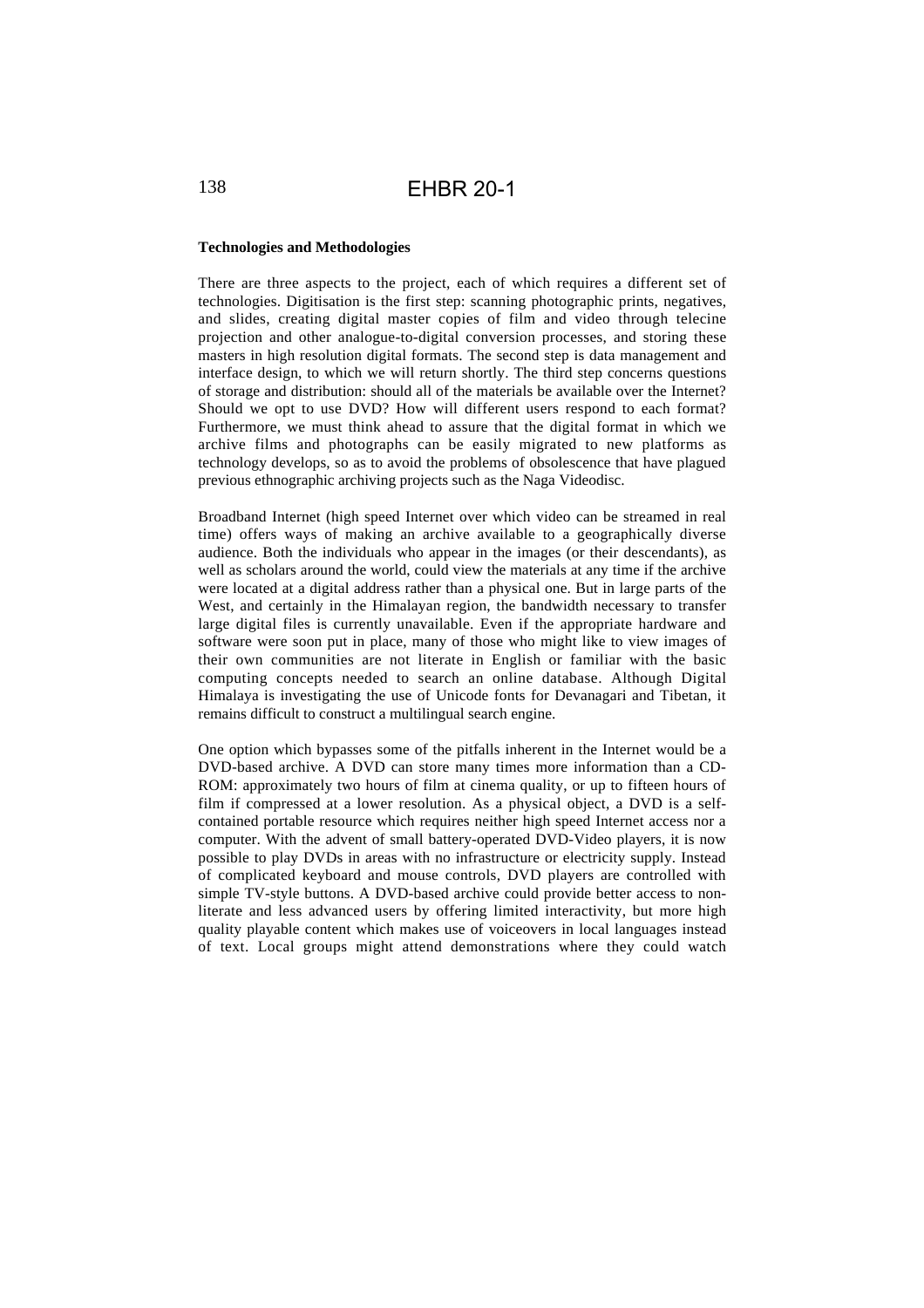film footage and listen to voiceovers on a simple battery-operated DVD player. However, as a physical object (unlike the Internet), the widespread distribution of a single DVD is limited. In addition, the pace of technological development suggests that DVD in its current form has a limited life-span, making it impossible to rely upon as a long-term archival medium.

Recently, new convergent strategies integrating the best of both Internet and DVD have emerged. With the advent of low-cost consumer DVD burners and authoring software, searchable databases could be available online along with low resolution film clips and photos, which users could then select to order a custom DVD that would come complete with relevant voice-overs. The film clips on the DVD would have embedded URLs, which when viewed on a computer would become active, enabling the user to link back to the relevant database information available online. An online annotation feature would allow members of the communities from which the material originated and/or scholars to add new or corrected information about individuals, rituals, or historical events, which could then be incorporated into the database documentation for that item. In areas where Internet access is unavailable, DVD-only versions of the archive could be compiled and installed, and comments sent by mail.

Technology is now developing and changing at an unprecedented rate, and choosing the design which will afford the widest range of people the most efficient and inexpensive access to these resources over time is not a simple proposition. We must consider the needs and priorities of each target audience, and create a flexible and adaptable system with multiple layers and entry points. If more than a few token members of the Himalayan communities from which the material originated are to have access to this visual documentation of their history, the multiple obstacles of illiteracy, unwritten languages and poor technical infrastructure must be overcome. At the same time, in order for researchers to find the archive useful as a comparative resource, effective search and retrieval techniques, detailed documentation and high resolution images must be incorporated. The challenge here is not so much in bridging the gap between Asia and Europe, but rather that between educated, English-speaking computer users in urban centres like Kathmandu or London, and their rural counterparts, who often do not have the education or facilities to make use of new technologies. Bridging this divide has been a central problem for ethnographic studies published in other mediums; books published only in English often remain inaccessible to the non-English speaking community which they describe. Digital technologies such as broadband Internet, with its high data transfer rates, and DVD, with its large storage capacity, now provide unprecedented capabilities for transporting and displaying large amounts of visual ethnographic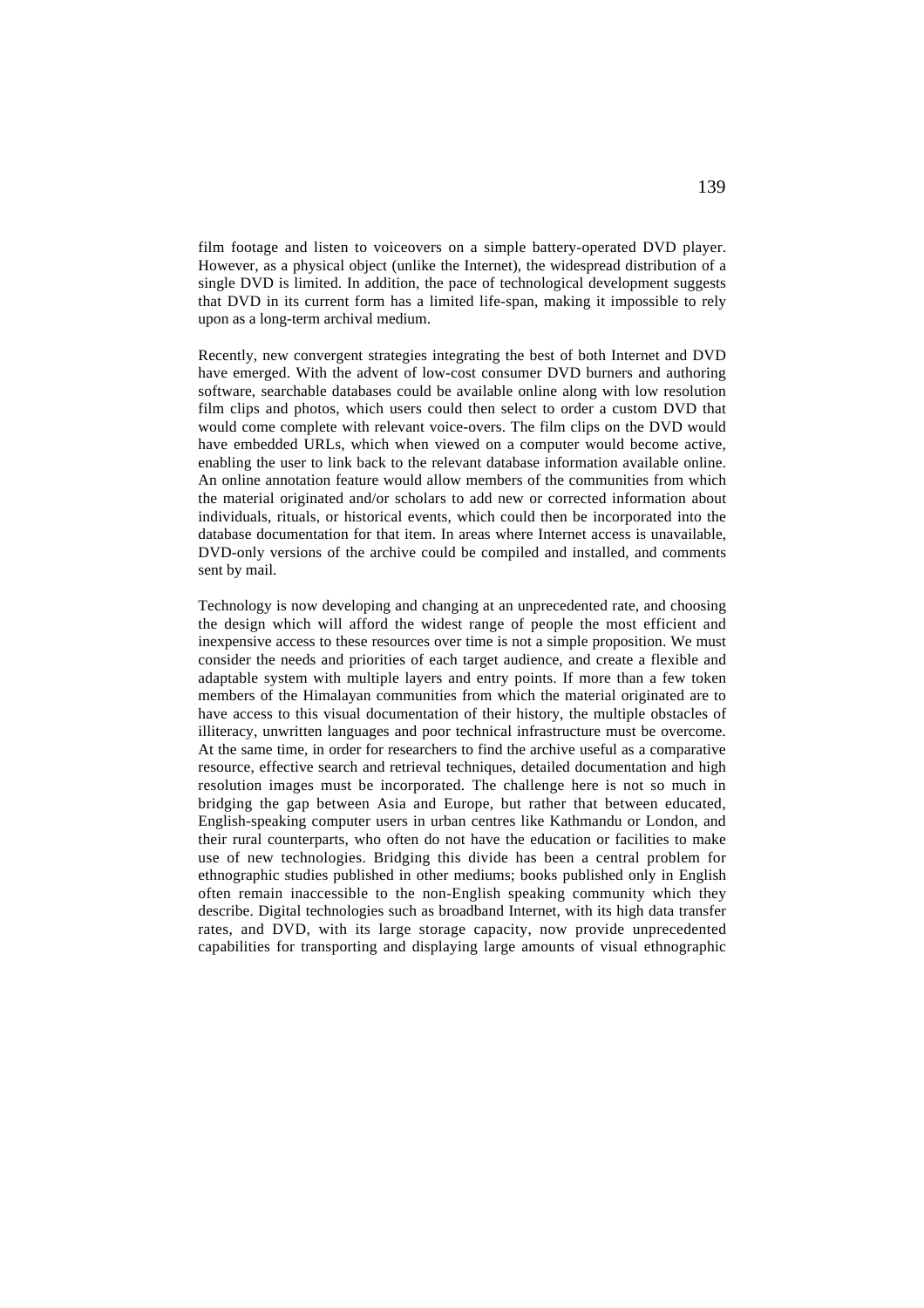## 140 EHBR 20-1

material. If we can begin to dismantle the existing 'digital divide', there is some hope that the use of new technologies may help surmount the communication barriers which often frustrate the ethnographic endeavour.

### **Consent and Confidentiality**

Whether online or on DVD, issues of confidentiality and consent remain central to the construction of the archive. Although copyright clearance has been received for most of the materials in the initial collections, privacy and protection for the individuals appearing in the photographs and films are a more serious concern. The potential problems are acute due to the immediacy and lack of anonymity inherent in visual representation, and the fact that many of the images originated in generations past when mass distribution of visual information was inconceivable. Although anthropologists may have been certain at the time that the people they filmed or photographed consented to these activities, the advent of the digital age threatens the basis of that 'informed consent'. When Fürer-Haimendorf first travelled to Nepal in the 1950's, the country had just opened to the outside world. How could his informants have consented to having their images broadcast over the Internet fifty years later? How could they have anticipated that the words they uttered (gossip about their neighbours? political criticism of the monarchy?) might be available to millions of faceless viewers around the world? Although many of the individuals who appear in Haimendorf's films may now have passed away, what happens when their descendants view the digital archive and come across images of their grandparents taking part in some politically compromising activity or making statements still embarrassing to the family today?

Even at present, how can those we work with make an informed decision regarding the use of their image in a digital archive? Many of them are on the other side of the 'digital divide', with little experience of the new technologies that make a project like Digital Himalaya possible, and people remain wary of their images being used to adverse purpose. And they are right to be concerned: how can any of us know how these images will be manipulated over the next hundred—or thousand—years? Old film doesn't die, it just gets clipped into ever smaller pieces, further removed from its original context, and used for ever-more egregious purposes (an example being the images of bare-breasted Masai women placed on the web as part of an ethnographic archive that were later spotted on a pornography site).

### **Future Directions**

All of these considerations will shape the way Digital Himalaya develops over the coming years. Salvaging ethnographic films and photographs by assuring that they are properly digitised, catalogued, and kept in context is a priority. Another central